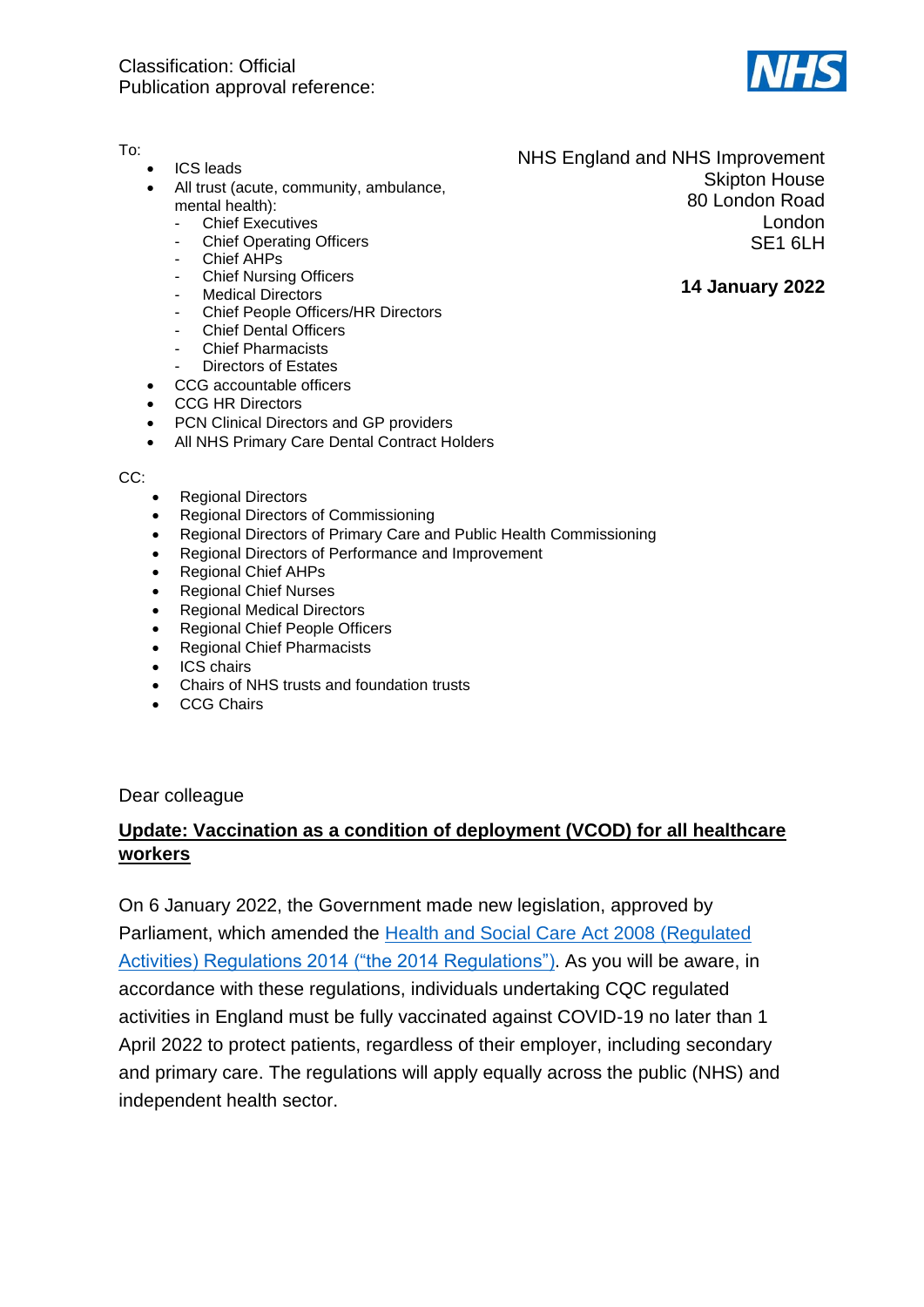A 12-week grace period, beginning on 6 January, allows unvaccinated individuals to have had their first dose by 3 February 2022, in order to have received their second dose by the 1 April 2022 deadline.



### Guidance for HRDs and organisations

Since the Department of Health and Social Care (DHSC) first made their announcement on 9 November 2021, NHS England and NHS Improvement has written to the system [\(10 Nov letter,](https://www.england.nhs.uk/coronavirus/wp-content/uploads/sites/52/2021/11/C1451-vaccination-as-a-condition-of-deployment-for-all-healthcare-workers.pdf) [6 Dec letter\)](https://www.england.nhs.uk/coronavirus/publication/vaccination-as-a-condition-of-deployment-for-healthcare-workers-phase-1-planning-and-preparation/) and has engaged with DHSC, NHS Employers, Social Partnership Forum and wider stakeholders to develop [Phase 1 Planning and Preparation Guidance](https://www.england.nhs.uk/coronavirus/wp-content/uploads/sites/52/2021/12/C1470-vcod-for-healthcare-workers-planning-and-preparation-guidance.pdf) for the service alongside resources available to [support staff vaccination uptake.](https://www.england.nhs.uk/coronavirus/covid-19-vaccination-programme/vaccination-as-a-condition-of-deployment-for-all-healthcare-workers/resources/)

Today, to support you to meet the new regulatory requirements, we are sharing with you:

- Phase 2: [VCOD Implementation guidance](https://www.england.nhs.uk/coronavirus/publication/vcod-for-healthcare-workers-phase-2/)
- [Frequently Asked Questions](https://www.england.nhs.uk/coronavirus/publication/vcod-for-healthcare-workers-faqs/)
- Information on a [VCOD Workforce Vaccination History Solution](https://rise.articulate.com/share/Uz9wI1FJI4xnT3E8OeTCQtYr7A2LP-6-#/lessons/Glt63U0IKLQbKPNfTI94OQUuw73pxA_2) to assist Trusts with understanding the vaccination status of their workforce
- Details of a new repository on [FutureNHS](https://future.nhs.uk/connect.ti/NationalVCODHealthcareWorkers/grouphome) for all VCOD-related information and resources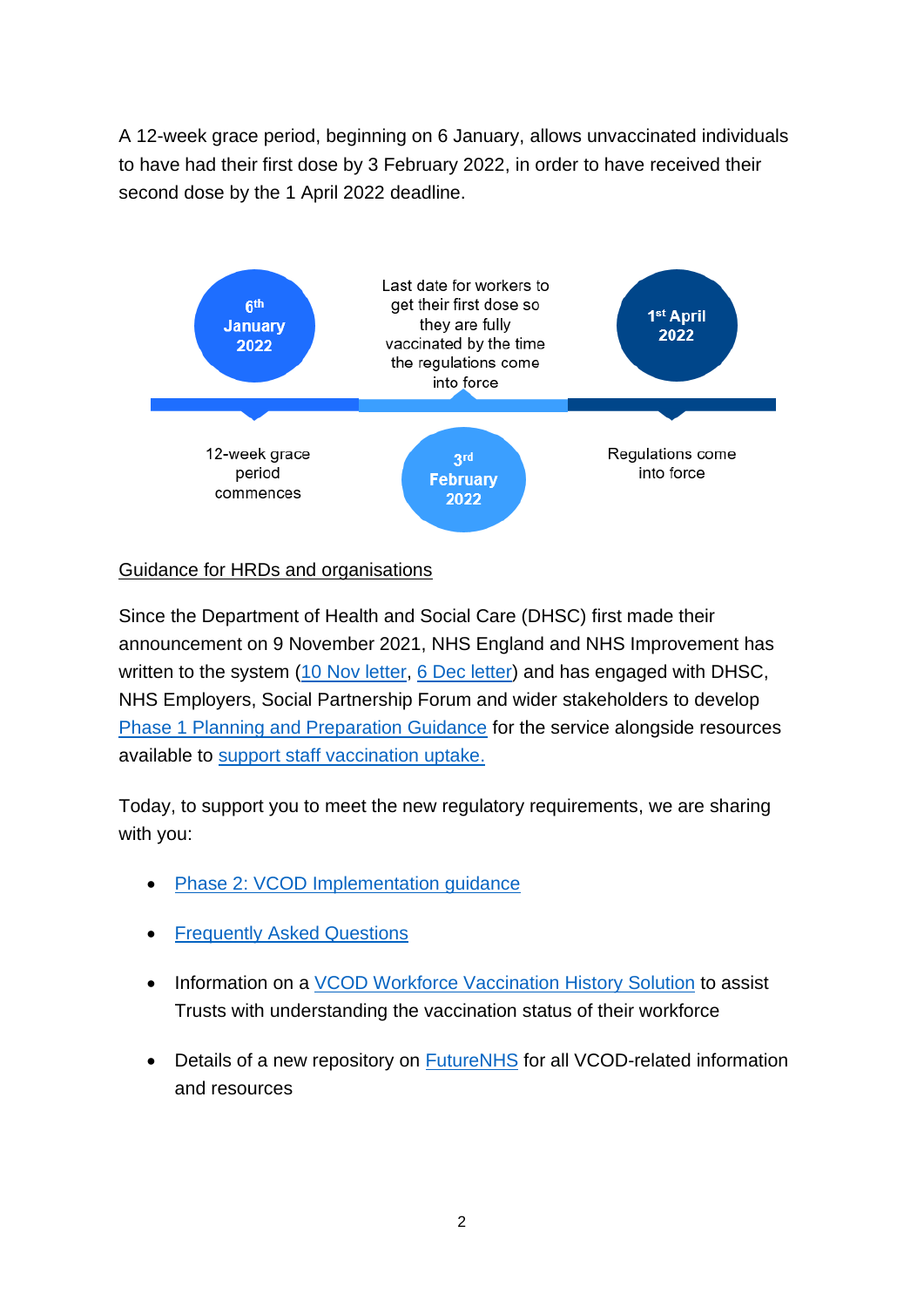### Phase 2 implementation guidance

This guidance focuses on the implementation of the new regulations inclusive of a redeployment framework and advice regarding formal steps for staff who remain unvaccinated on 1 April 2022.

### Frequently Asked Questions (FAQs)

The FAQs include general information regarding the regulations, highlight the implementation timeline and what action is required, and address common questions and queries we have received.

### VCOD Workforce Vaccination History Solution for Trusts

To assist Trusts with understanding the vaccination status of their workforce, we are providing a solution for Trusts to view the vaccination status of staff who are on the Electronic Staff Record (ESR) system.

To do this, we are undertaking an exercise on Trusts' behalf, to match ESR data, using NHS numbers, with vaccination data held in the National Immunisations Management System (NIMS) – which includes data drawn from all point of care vaccination systems.

Following a successful import of ESR data into NIMS, a dashboard will be provided to each Trust detailing their workforce Covid and Flu vaccination uptake, drilled down to employee-level.

We appreciate that some staff in scope of VCOD will not be on ESR and that the vaccination status of these staff will not be included in the initial provision of data coordinated by NHSE&I. However, we hope it will go some way towards lessening the burden on Trusts in relation to collection of staff vaccination data and support Trusts with identifying those who will not meet the requirements of VCOD for 1 April 2022.

Please note this solution is currently only available to Trusts. Trusts who are already onboarded and using the NIMS Workforce solution will be unaffected as their existing data will be preserved.

# **PART 1 (Set up and onboarding 17 - 31 January 2022)**

To enable access to the dashboard we need to onboard all Trusts with the intention that all Trusts will have access by 31 January 2022, through a rolling onboarding programme, beginning week commencing 17 January 2022.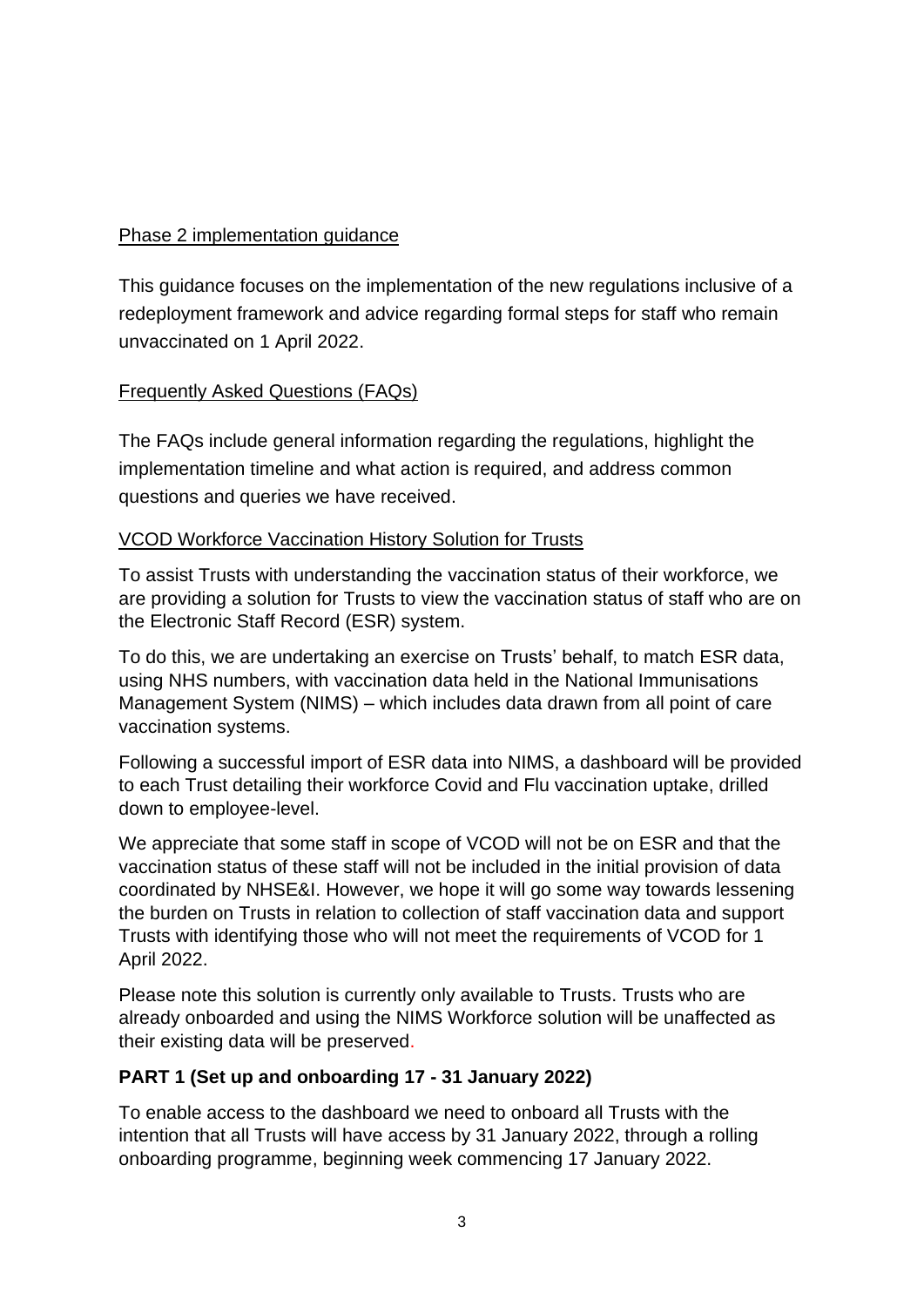The guidance for onboarding, including a number of **actions that Trusts should take immediately and before 20 January** can be found via the following link – [NIMS Workforce Solution.](https://rise.articulate.com/share/Uz9wI1FJI4xnT3E8OeTCQtYr7A2LP-6-#/lessons/Glt63U0IKLQbKPNfTI94OQUuw73pxA_2) You do not need to undertake Steps 1 and 2 of the NIMS Workforce Solution guidance until we progress to PART 2 below (the BAU solution). Please go straight to Step 3 (*Reporting SPOC approval*).

### **If you do not take action by 20 January, you may not have access to the dashboard until after 31 January 2022.**

Please ensure you follow the process instructions carefully because any mistakes can lead to a delay in gaining access to the dashboard.

# **PART 2 (BAU solution from February)**

From February 2022, we will move to the NIMS Workforce Solution BAU process and will communicate further details on this in due course.

### VCOD FutureNHS workspace

A [VCOD workspace on the FutureNHS web platform](https://future.nhs.uk/NationalVCODHealthcareWorkers/grouphome) has been set up to house all relevant policy information, guidance and supporting resources, and includes links to other resources, including communications materials to support vaccine confidence.

If you have an nhs.net or nhs.uk email you can self-register to join. For any other external email domains, you can join FutureNHS by asking to be invited by the workspace manager. Please contact [nhsei.peopledirectorate@nhs.net](mailto:nhsei.peopledirectorate@nhs.net) with your request.

#### Next steps from NHS England and NHS Improvement

Please note this is iterative guidance which will be reviewed regularly to ensure any legislative changes are reflected, and feedback and queries from colleagues across the healthcare system are considered.

Additionally, a series of Teams Talks webinars and drop in sessions are being held with HRDs, CPOs and managers with HR responsibilities, with similar support for comms leads, to signpost available resources for the implementation of this policy and to support conversations with our affected workforce. Where systems are organising events to support staff uptake, please consider extending the invitation to primary care staff.

Please continue to remind your colleagues that our nationa[l health and wellbeing](http://england.nhs.uk/supporting-our-nhs-people/)  [resources](http://england.nhs.uk/supporting-our-nhs-people/) are here when they are needed. For line managers, winter [workforce](https://www.england.nhs.uk/winter/winter-workforce-preparedness/) preparedness and the[Leadership Academy's #ProjectM and](https://www.leadershipacademy.nhs.uk/wp-content/uploads/2021/12/NHS-Winter-Offers-Brochure.pdf)  [#Winterwarmers](https://www.leadershipacademy.nhs.uk/wp-content/uploads/2021/12/NHS-Winter-Offers-Brochure.pdf) provide practical guidance on how to ensure our NHS people are well-supported.